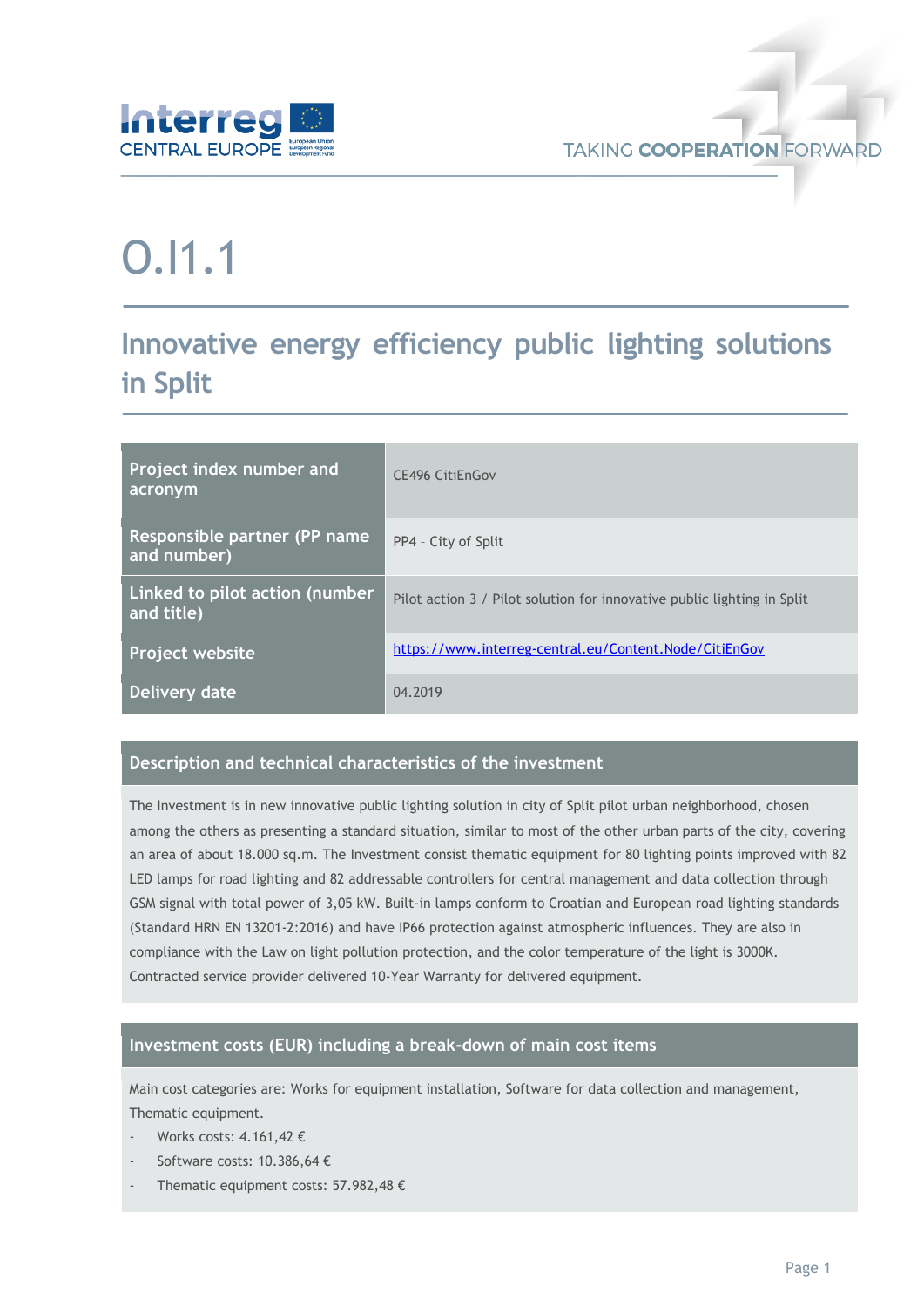



| <b>Investment location</b>                                   |                                                               |                        |  |  |  |
|--------------------------------------------------------------|---------------------------------------------------------------|------------------------|--|--|--|
| <b>NUTS 3</b>                                                | Address (Street, house number,<br>postal code, city, country) | <b>GPS</b> coordinates |  |  |  |
| Country (NUTS 0):<br>HR, Hrvatska                            | Streets:<br>Šetalište Petra Preradovića, Put Firula,          |                        |  |  |  |
| Region (NUTS 2):<br>HR03, Jadranska Hrvatska                 | Spinčićeva, Šetalište Kalafata<br>Postal code, city, country: |                        |  |  |  |
| Sub-region (NUTS 3):<br>HR035, Splitsko-dalmatinska županija | 21000, Split, Croatia                                         |                        |  |  |  |

| Duration and process of investment implementation |          |  |  |  |
|---------------------------------------------------|----------|--|--|--|
| Start date                                        | End date |  |  |  |
| 03/2017                                           | 07/2018  |  |  |  |

#### **Major milestones of investment implementation**

- Main Project for Public lighting modernization delivered in 12/2016
- Publication of public procurement procedure in 03/2017
- First complaint on documentation in 03/2017 procedure was stopped for 60 days (reason old Standard HRN EN 13201-2:2008 used in Main project)
- Revised Main Project delivered in 06/2017 (with new Standard HRN EN 13201-2:2016)
- Public procurement procedure started again on 07/2017
- Selection procedure finished in 09/2017
- Second complaint on selection procedure in 10/2017 and procedure was stopped again for 60 days
- New selection procedure finished in 01/2018
- Third complaint on selection procedure in 01/2018 and procedure was stopped again for 60 days
- Final decision from State Public procurement commission published in 03/2018
- Contract with Contractor ELOS d.o.o. signed in 04/2018
- Equipment and Software are installed in 05/2018
- New Smart and Energy efficient public lighting system was put in service 07/2018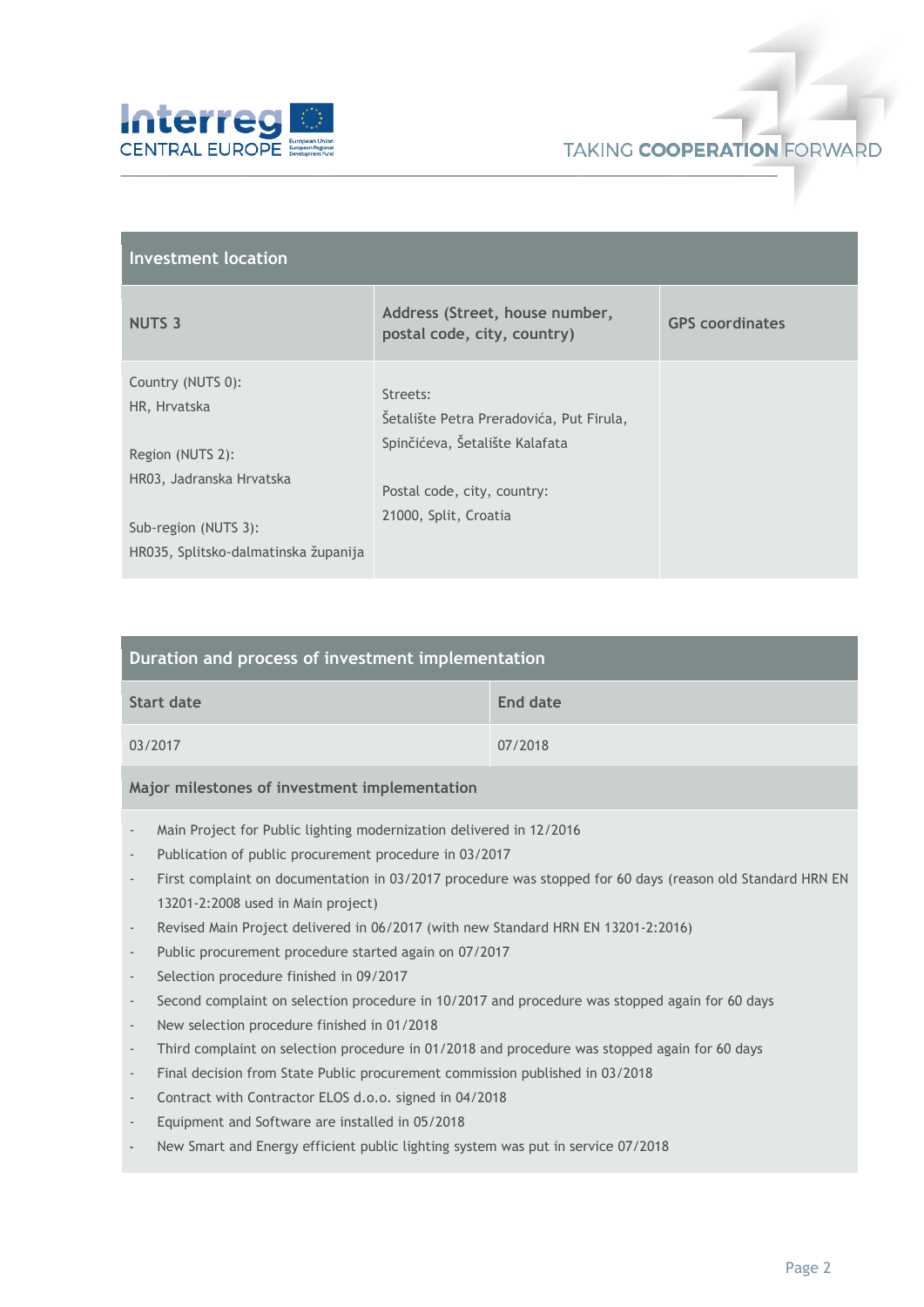

#### **Ownership and durability of the investment (e.g. maintenance, financing)**

The area where the investment is located is under City of Split ownership, and it will remain under the City of Split ownership after the end of the project. After the project end, the investment supposed to be maintained by the City of Split but contracted service provider delivered 10-Year Warranty for LED lamps for road lighting and Addressable controllers for central management and data collection so the maintenance is not needed for 10 year period. Also the energy, ecological and financial result of the Investment is better than planned so it gives very good example for future Investments in Public lighting sector. Also this Investment saving was helpful to the City of Split in decision to go step forward in Public lighting. We decide to modernize Public lighting system in total, it consist 17000 lamps and cover 400 km of roads. Preliminary calculations came up to 9.000.000 kWh annual savings and CO<sub>2</sub> reduction up to 2.200,00 tons annually.

|                                 | <b>BEFORE</b> | <b>PLANNED</b> | <b>FINAL</b> |
|---------------------------------|---------------|----------------|--------------|
| Number of lamps                 | 79            | 82             | 82           |
| Total power                     | 15,95 kW      | 3,50 kW        | 3,05 kW      |
| Annual CO <sub>2</sub> emission | 15,35 tons    | 3,85 tons      | $2,90$ tons  |
| Annual energy consumption       | 65.379 kWh    | 16.579 kWh     | 12.476 kWh   |
| Annual energy costs             | 6.400 €       | $2.000 \in$    | 1.200€       |
| Annual maintenance costs        | $2.800 \in$   | 0€             | 0€           |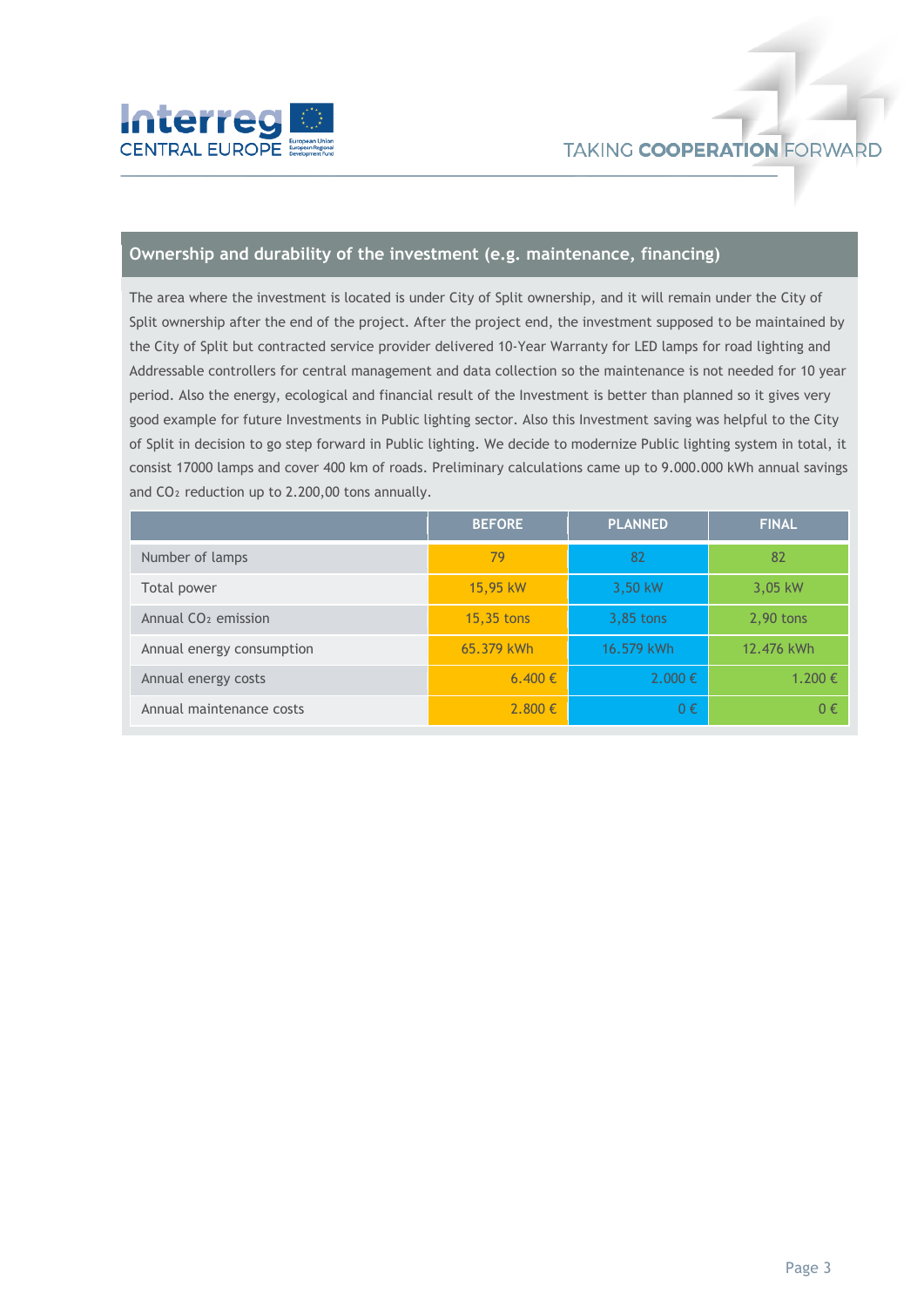

#### **References to related pilot action (output fact sheet) and relevant deliverables (e.g. pilot action report, studies) and web-links.**

**If applicable, additional documentation, pictures or images to be provided as annex**

Related pilot action:

- Project outputs: 0.T3.2.1; 0.I1.1.1
- Project outputs titles: Pilot actions for improving local/regional Energy performance in 6 Countries; Innovative energy efficiency public lighting solutions in Split

Relevant deliverables:

- Deliverables: D.T3.4.1; D.T3.4.2; D.T3.4.3; D.T3.4.4; D.T3.4.5; D.T3.4.6
- Deliverables titles: Baseline scenario of the public lighting in Split; Public procurement procedure-best EE solution for public lighting (equipment purchase); Implementation and personalization of the system (incl. maintenance); System monitoring; Business plan outline; Report on pilot action 3: Green public lighting system in Split
- Description of deliverables: Study for Pilot project area definition with AS-IS situation and modernization plan; Main technical project for Pilot project implementation; Green public lighting system; Study of analysis Green public lighting system

Web-links:

[http://toolkit.citiengov.eu/index.php?title=Pilot\\_projekt\\_%E2%80%93\\_Sistem\\_pametne\\_zelene\\_javne\\_rasvjete\\_u\\_](http://toolkit.citiengov.eu/index.php?title=Pilot_projekt_%E2%80%93_Sistem_pametne_zelene_javne_rasvjete_u_Gradu_Splitu) [Gradu\\_Splitu](http://toolkit.citiengov.eu/index.php?title=Pilot_projekt_%E2%80%93_Sistem_pametne_zelene_javne_rasvjete_u_Gradu_Splitu)

<http://www.split.hr/Default.aspx?art=9995>

<http://www.split.hr/Default.aspx?art=10068>

<https://www.ekovjesnik.hr/clanak/721/grad-split-kroz-eu-projekt-citiengov-postavio-pametnu-javnu-rasvjetu> [https://www.dalmacijadanas.hr/pametniji-split-nova-rasvjeta-od-bacvica-do-zente-godisnje-ce-ustedjeti-60-](https://www.dalmacijadanas.hr/pametniji-split-nova-rasvjeta-od-bacvica-do-zente-godisnje-ce-ustedjeti-60-tisuca-kuna)

[tisuca-kuna](https://www.dalmacijadanas.hr/pametniji-split-nova-rasvjeta-od-bacvica-do-zente-godisnje-ce-ustedjeti-60-tisuca-kuna)

<https://splitskidnevnik.rtl.hr/vijesti/grad/splitske-bacvice-dobile-pametnu-javnu-rasvjetu/>

<https://dalmatinskiportal.hr/vijesti/pametna-javna-rasvjeta-od-sutra-navecer-na-bacvicama/33266>

[https://dalmatinskiportal.hr/energija-i-ekologija/mozda-je-ovo-mali-korak-za-grad-split-kao-instituciju--ali-je](https://dalmatinskiportal.hr/energija-i-ekologija/mozda-je-ovo-mali-korak-za-grad-split-kao-instituciju--ali-je-veliki-za-gradane-jer-ulazimo-duboko-u-sferu-smart-cityja/33316)[veliki-za-gradane-jer-ulazimo-duboko-u-sferu-smart-cityja/33316](https://dalmatinskiportal.hr/energija-i-ekologija/mozda-je-ovo-mali-korak-za-grad-split-kao-instituciju--ali-je-veliki-za-gradane-jer-ulazimo-duboko-u-sferu-smart-cityja/33316)

<http://www.dalmacijanews.hr/clanak/e59l-pametnom-rasvjetom-u-nastavak-razvoja-splita-kao-smart-cityja> <https://lokalni.vecernji.hr/gradovi/splitske-bacvice-dobile-pametnu-javnu-rasvjetu-9969>

<https://lider.media/aktualno/splitske-bacvice-dobile-pametnu-javnu-rasvjetu-29509>

#### Deliverables photos:

| mterreg<br><b>CENTRAL EUROS</b><br>CitifieCov<br>MODERNIZACIJA DIJELA JAVNE<br>RASVJETE GRADA SPLITA U<br><b>INTERREG CENTRAL EUROPE</b><br>PROJEKTU CITIENGOV<br>Analiza postojećeg stavja i<br>12/2016 | interreg <sub>s</sub><br>CENTRAL FURDS<br><b>URSER</b><br><b>CIERNOW</b><br>MODERNIZACIJA DIJELA JAVNE<br>RASVJETE GRADA SPLITA U<br><b>INTERREG CENTRAL EUROPE</b><br>PROJEKTU CITIENGOV | interreg<br>CENTRAL ELIBOR<br><b>CRIENCINE</b><br>MODERNIZACIJA DIJELA JAVNE<br>RASVJETE GRADA SPLITA U<br>INTERREG CENTRAL EUROPE<br>PROJEKTU CITIENGOV | Interreg<br>CENTRAL FUROS<br>宗宗<br>CitilinCov<br>ANALIZA PILOT PROJEKTA PAMETNE JAVNE<br>RASVJETE GRADA SPLITA<br>postavljene u sklopu EU projekta CitiEnGov |  |
|----------------------------------------------------------------------------------------------------------------------------------------------------------------------------------------------------------|-------------------------------------------------------------------------------------------------------------------------------------------------------------------------------------------|----------------------------------------------------------------------------------------------------------------------------------------------------------|--------------------------------------------------------------------------------------------------------------------------------------------------------------|--|
| prijedlog mjera modernizacije                                                                                                                                                                            | <b>IZVEDRENI PROJEKT</b>                                                                                                                                                                  | IZVEDBENI PROJEKT - IZMJENE I DOPUNE                                                                                                                     | <b>STUDIJA</b>                                                                                                                                               |  |
|                                                                                                                                                                                                          | 12/2016                                                                                                                                                                                   | 5/2017                                                                                                                                                   | ožujnk/2019                                                                                                                                                  |  |
| <b>GRADEVINA</b>                                                                                                                                                                                         | DID JAVNE RASVJETE GRADA SPUTA                                                                                                                                                            | - DIO JAVNE RASV KTE GRADA SPLITA                                                                                                                        | DIO JAVNE RASVJETE GRADA SPLITA                                                                                                                              |  |
| 1 DID JAVIEE KASVJETE GRADA SPLITA                                                                                                                                                                       | <b>GRADEVINA</b>                                                                                                                                                                          | <b>GRADEVINA</b>                                                                                                                                         | <b>GRADEVINA</b>                                                                                                                                             |  |
| REPUBLIKA HRVATSKA                                                                                                                                                                                       | REPUBLIKA HRVATSKA                                                                                                                                                                        | - REPUBLIKA HRVATSKA                                                                                                                                     | - REPUBLIKA HRYATSKA                                                                                                                                         |  |
| <b>INVESTITOR</b>                                                                                                                                                                                        | <b>INVESTITOR</b>                                                                                                                                                                         | <b>INVESTITOR</b>                                                                                                                                        | <b>INVESTITOR</b>                                                                                                                                            |  |
| Splitsko dalmatinka županija                                                                                                                                                                             | Splitsko-dalmativska ingursija                                                                                                                                                            | Spilitsko-dahmatinska županija                                                                                                                           | Splitsko-dalmatinska Jupanija                                                                                                                                |  |
| Grad Selli                                                                                                                                                                                               | Grad Solic                                                                                                                                                                                | Grad Solit                                                                                                                                               | Grad Sallt                                                                                                                                                   |  |
| Interne Central Europe Project Childright                                                                                                                                                                | Interneg Central Eprope Prelakt Citil Hide-                                                                                                                                               | Interreg Central Europe Projekt Chilletier                                                                                                               | Interreg Central Europe Projekt CItiEnbox                                                                                                                    |  |
| Obala kniga Engelmiya 17                                                                                                                                                                                 | Obala Kressa firankning 17                                                                                                                                                                | Obala Krasta Branleska 17                                                                                                                                | Ohala Knews finankolity 17                                                                                                                                   |  |
| 25000 Split                                                                                                                                                                                              | 21000 Split                                                                                                                                                                               | 21000 Solit                                                                                                                                              | 21000 Spite                                                                                                                                                  |  |
| BROJPROJ                                                                                                                                                                                                 | BROJ PROJ.                                                                                                                                                                                | RROJ PROJ                                                                                                                                                | Studija Broj                                                                                                                                                 |  |
| $-1.36-2016/9037$                                                                                                                                                                                        | : 34.0016ATV                                                                                                                                                                              | $-34.2016$ GYV                                                                                                                                           | $-34,2019$                                                                                                                                                   |  |
| PROJEKTANT                                                                                                                                                                                               | PROJEKTANT                                                                                                                                                                                | PROJEKTANT                                                                                                                                               | bradili                                                                                                                                                      |  |
| - Gianciaccio Polizzer, dipi.ing.el.                                                                                                                                                                     | : Gianclaudio Pallinum, dipl.ing.al                                                                                                                                                       | : Glanciaadio Pollizzar, dipl.ing.al.                                                                                                                    | : Glanclaudio Pollizzor, diel ing all                                                                                                                        |  |
| Tasi Padetic, ing at at.                                                                                                                                                                                 | - Tool Pauletti, Ing ar.pr.                                                                                                                                                               | - Toni Paulatio', ing at pr.                                                                                                                             | Ramson Baiks, died oper-                                                                                                                                     |  |
| PROJEKTANTI SURADNICI :                                                                                                                                                                                  | PROJEKTANTI SURADNICI                                                                                                                                                                     | PROJEKTANTI SURADNICI                                                                                                                                    | Antonio Fellizzor, mua ing al.                                                                                                                               |  |
| Hino Hakovac, mag ing al.                                                                                                                                                                                | Mine Plakesac, mag ing al-                                                                                                                                                                | Nina Makeyar, mag ing all                                                                                                                                | New Palereac, map ing all                                                                                                                                    |  |
| $\circledast$<br><b>ER</b> SA Polo 44                                                                                                                                                                    | <b>ER San Polo</b><br>$\circledcirc$                                                                                                                                                      | <b>ER</b> San Polo <sub>for</sub>                                                                                                                        | <b>Silver Polo</b>                                                                                                                                           |  |